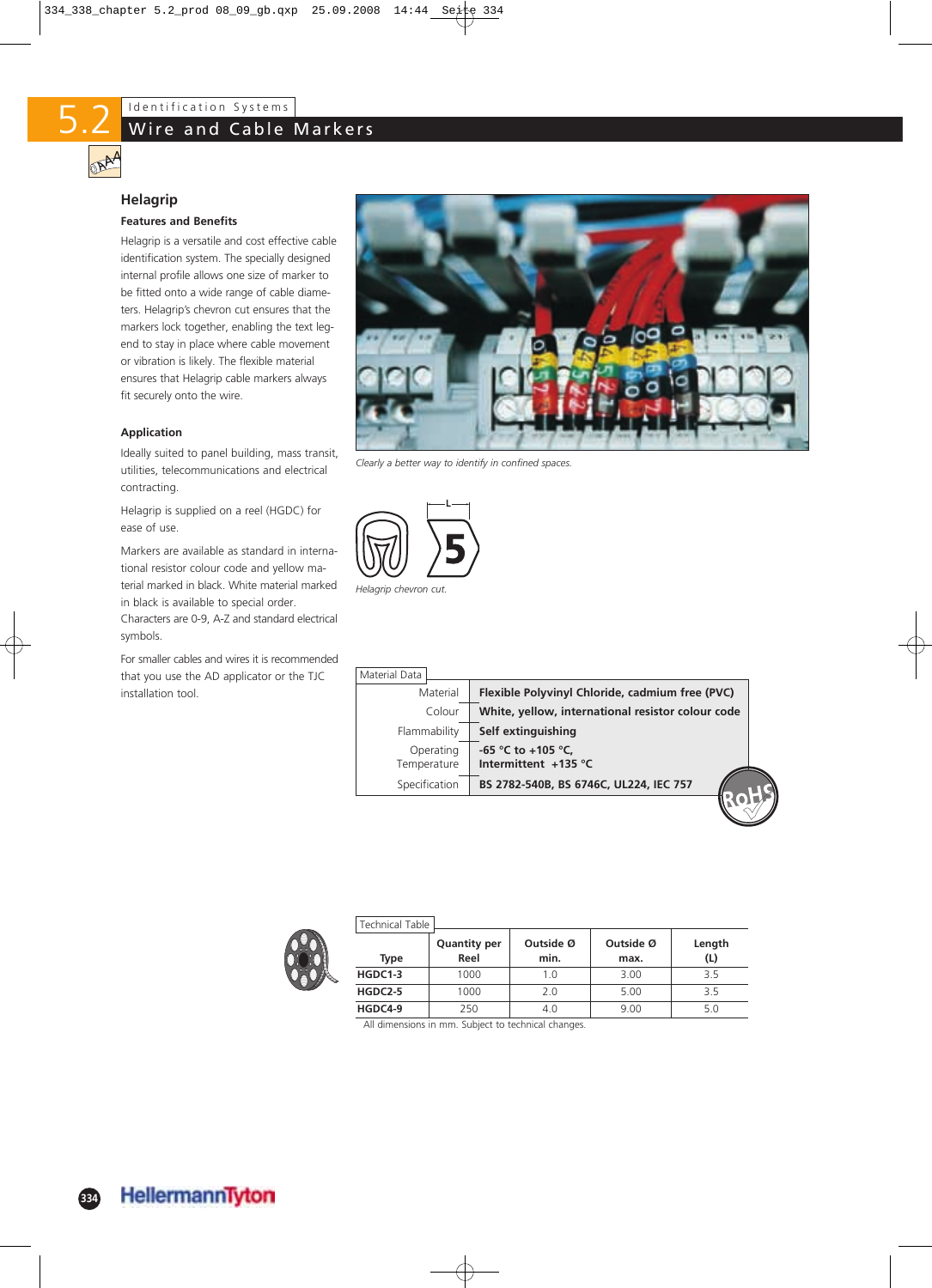# Wire and Cable Markers



5.2



|  | HGDC2-5 colour code |                |
|--|---------------------|----------------|
|  | Article-No.         | <b>Type</b>    |
|  | 515-02600           | <b>HGDC2-5</b> |
|  | 515-02611           | <b>HGDC2-5</b> |
|  | 515-02622           | <b>HGDC2-5</b> |
|  | 515-02633           | <b>HGDC2-5</b> |
|  | 515-02644           | <b>HGDC2-5</b> |
|  | 515-02655           | <b>HGDC2-5</b> |
|  | 515-02666           | <b>HGDC2-5</b> |
|  | 515-02677           | <b>HGDC2-5</b> |
|  | 515-02688           | <b>HGDC2-5</b> |
|  | 515-02699           | <b>HGDC2-5</b> |
|  |                     |                |

HGDC2-5 yellow

|              | HGDC1-3 yellow |         |  |
|--------------|----------------|---------|--|
|              | Article-No.    | Type    |  |
| A)           | 515-01014      | HGDC1-3 |  |
| Ð            | 515-01024      | HGDC1-3 |  |
| o            | 515-01034      | HGDC1-3 |  |
| п            | 515-01044      | HGDC1-3 |  |
| Đ            | 515-01054      | HGDC1-3 |  |
| Đ            | 515-01064      | HGDC1-3 |  |
| ω            | 515-01074      | HGDC1-3 |  |
| Ħ            | 515-01084      | HGDC1-3 |  |
| 11)          | 515-01094      | HGDC1-3 |  |
| W            | 515-01104      | HGDC1-3 |  |
| ю            | 515-01114      | HGDC1-3 |  |
| υ            | 515-01124      | HGDC1-3 |  |
| M,           | 515-01134      | HGDC1-3 |  |
| ĸ.           | 515-01144      | HGDC1-3 |  |
| o            | 515-01154      | HGDC1-3 |  |
| Р            | 515-01164      | HGDC1-3 |  |
| O.           | 515-01174      | HGDC1-3 |  |
| H            | 515-01184      | HGDC1-3 |  |
| s            | 515-01194      | HGDC1-3 |  |
| Ю            | 515-01204      | HGDC1-3 |  |
| Φ            | 515-01214      | HGDC1-3 |  |
| N)           | 515-01224      | HGDC1-3 |  |
| 玂            | 515-01234      | HGDC1-3 |  |
| E)           | 515-01244      | HGDC1-3 |  |
| n,           | 515-01254      | HGDC1-3 |  |
| $\mathbf{z}$ | 515-01264      | HGDC1-3 |  |
| H.           | 515-01704      | HGDC1-3 |  |
| ÷            | 515-01714      | HGDC1-3 |  |
| ŋ            | 515-01724      | HGDC1-3 |  |
| W.           | 515-01734      | HGDC1-3 |  |
| H)           | 515-01804      | HGDC1-3 |  |
| o            | 515-01604      | HGDC1-3 |  |
| 70           | 515-01614      | HGDC1-3 |  |
| ø            | 515-01624      | HGDC1-3 |  |
| 3)           | 515-01634      | HGDC1-3 |  |
| 4            | 515-01644      | HGDC1-3 |  |
| 5            | 515-01654      | HGDC1-3 |  |
| b.           | 515-01664      | HGDC1-3 |  |
| Φ            | 515-01674      | HGDC1-3 |  |
| Đ            | 515-01684      | HGDC1-3 |  |
| 8            | 515-01694      | HGDC1-3 |  |



| Article-No.      | <b>Type</b>    |
|------------------|----------------|
| 515-02014<br>A)  | HGDC2-5        |
| 515-02024<br>Đ   | HGDC2-5        |
| 515-02034<br>c   | HGDC2-5        |
| 515-02044<br>σ   | HGDC2-5        |
| 515-02054<br>Ε   | HGDC2-5        |
| 515-02064<br>F   | <b>HGDC2-5</b> |
| 515-02074<br>G   | HGDC2-5        |
| 515-02084<br>H   | HGDC2-5        |
| 515-02094<br>U   | HGDC2-5        |
| 515-02104<br>J)  | HGDC2-5        |
| 515-02114<br>ю   | HGDC2-5        |
| 515-02124<br>L   | HGDC2-5        |
| 515-02134<br>M   | HGDC2-5        |
| 515-02144<br>N   | HGDC2-5        |
| 515-02154<br>a   | HGDC2-5        |
| P<br>515-02164   | HGDC2-5        |
| 515-02174<br>Φ   | HGDC2-5        |
| 515-02184<br>FD. | HGDC2-5        |
| 515-02194<br>5)  | HGDC2-5        |
| ĩ<br>515-02204   | HGDC2-5        |
| 515-02214<br>υ   | HGDC2-5        |
| 515-02224<br>V   | HGDC2-5        |
| 515-02234<br>w   | HGDC2-5        |
| 515-02244<br>ю   | HGDC2-5        |
| 515-02254<br>۲   | HGDC2-5        |
| 515-02264<br>τ   | HGDC2-5        |
| 515-02704<br>H)  | HGDC2-5        |
| 515-02714        | <b>HGDC2-5</b> |
| 515-02724<br>V   | HGDC2-5        |
| 515-02734<br>w.  | HGDC2-5        |
| 515-02715<br>۰   | HGDC2-5        |
| 515-02604<br>o   | <b>HGDC2-5</b> |
| 515-02614<br>1   | HGDC2-5        |
| 515-02624<br>2   | HGDC2-5        |
| 515-02634<br>3   | HGDC2-5        |
| 515-02644<br>Ф   | <b>HGDC2-5</b> |
| 515-02654<br>5)  | HGDC2-5        |
| 515-02664<br>6   | HGDC2-5        |
| 515-02674<br>7   | HGDC2-5        |
| 515-02684<br>B)  | HGDC2-5        |
| 515-02694<br>9)  | <b>HGDC2-5</b> |